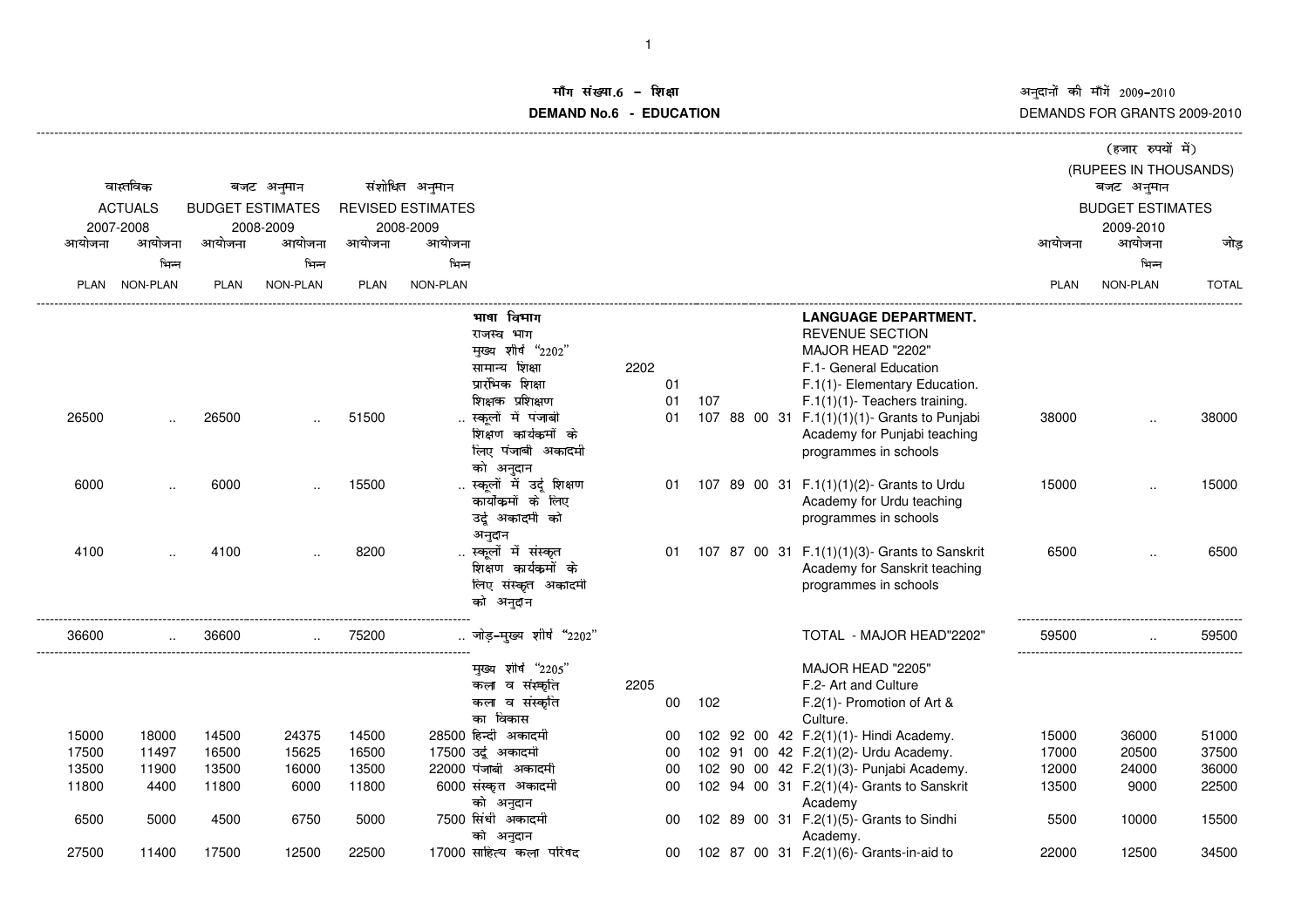अनुदानों की माँगें 2009–2010<br>DEMANDS FOR GRANTS 2009-2010

## iंग संख्या.6 -<br>'' **DEMAND No.6 - EDUCATION**.<br>**शेक्षा** संस्कृतिका अधिकारिक संस्कृतिका अधिकारिक संस्कृतिका अधिकारिक संस्कृतिका अधिकारिक संस्कृतिका अधिकारिक सं

|           |                 |                         |                      |                      |                                                     |    |  |                                                                              | (हजार रुपयों में) |                         |              |  |
|-----------|-----------------|-------------------------|----------------------|----------------------|-----------------------------------------------------|----|--|------------------------------------------------------------------------------|-------------------|-------------------------|--------------|--|
|           |                 |                         |                      |                      |                                                     |    |  |                                                                              |                   | (RUPEES IN THOUSANDS)   |              |  |
|           | वास्तविक        |                         | बजट अनुमान           |                      | संशोधित अनुमान                                      |    |  |                                                                              |                   | बजट अनुमान              |              |  |
|           | <b>ACTUALS</b>  | <b>BUDGET ESTIMATES</b> |                      |                      | <b>REVISED ESTIMATES</b>                            |    |  |                                                                              |                   | <b>BUDGET ESTIMATES</b> |              |  |
|           | 2007-2008       |                         | 2008-2009            |                      | 2008-2009                                           |    |  |                                                                              |                   | 2009-2010               |              |  |
| आयोजना    | आयोजना          | आयोजना                  | आयोजना               | आयोजना               | आयोजना                                              |    |  |                                                                              | आयोजना            | आयोजना                  | जोड़         |  |
|           | भिन्न           |                         | भिन्न                |                      | भिन्न                                               |    |  |                                                                              |                   | भिन्न                   |              |  |
| PLAN      | <b>NON-PLAN</b> | <b>PLAN</b>             | NON-PLAN             | <b>PLAN</b>          | <b>NON-PLAN</b>                                     |    |  |                                                                              | <b>PLAN</b>       | NON-PLAN                | <b>TOTAL</b> |  |
|           |                 |                         |                      |                      | को सहायता अनुदान                                    |    |  | Sahitya Kala Parishad                                                        |                   |                         |              |  |
|           |                 |                         |                      |                      | सामान्य अनुदान                                      |    |  | General Grant                                                                |                   |                         |              |  |
| 6000      | $\ldots$        | 6000                    | $\ddotsc$            | 6000                 | साहित्य कला परिषद                                   | 00 |  | 102 72 00 31 F.2(1)(7)- Grants-in-aid to                                     | 6000              | ٠.                      | 6000         |  |
|           |                 |                         |                      |                      | को सहायता अनुदान                                    |    |  | Sahitya Kala Parishad                                                        |                   |                         |              |  |
| 2500      | $\cdot$ .       | 2500                    |                      | 2500                 | साहित्य कला परिषद                                   |    |  | 102 86 00 42 F.2(1)(8)-Lok Kala Vibhag                                       | 3000              |                         | 3000         |  |
|           |                 |                         |                      |                      | का लोककला विभाग                                     |    |  | of SKP                                                                       |                   |                         |              |  |
| $\sim$    | $\ddotsc$       |                         | $\ddotsc$            | $\ddotsc$            | साहित्य कला परिषद                                   | 00 |  | 102 74 00 42 F.2(1)(9)- Rangmandal of SKP                                    |                   | $\ddotsc$               |              |  |
|           |                 |                         |                      |                      | का रंगमण्डल                                         |    |  |                                                                              |                   |                         |              |  |
| 9000      |                 | 9000                    |                      | 24000                | राजकीय समारोहों के                                  | 00 |  | 102 79 00 31 F.2(1)(10)- Grant-in-aid to                                     | 24000             |                         | 24000        |  |
|           |                 |                         |                      |                      | आयोजन के लिये<br>साहित्य कला परिषद                  |    |  | Sahitya Kala Parishad for                                                    |                   |                         |              |  |
|           |                 |                         |                      |                      | को सहायता अनुदान                                    |    |  | organisation of State Functions                                              |                   |                         |              |  |
|           |                 |                         |                      |                      | एशियन चलचित्र                                       | 00 |  | 102 78 00 31 F.2(1)(11)- Grant-in-aid to                                     |                   |                         |              |  |
|           |                 |                         |                      |                      | समारोह के लिये                                      |    |  | Sahitya Kala Parishad for                                                    |                   |                         |              |  |
|           |                 |                         |                      |                      | सा.क.प. को अनुदान                                   |    |  | Asian Film Festival                                                          |                   |                         |              |  |
| $\cdot$ . |                 |                         | $\ddot{\phantom{a}}$ | $\ddot{\phantom{a}}$ | अशोक विहार में                                      | 00 |  | 102 73 00 42 F.2(1)(12)- District cultural centre                            |                   | $\ddotsc$               |              |  |
|           |                 |                         |                      |                      | क्षेत्रीय सांस्कृतिक केन्द्र                        |    |  | at Ashok Vihar                                                               |                   |                         |              |  |
| - -       |                 | 10000                   |                      | 10000                | विकासपुरी में जिला                                  | 00 |  | 102 76 00 31 F.2(1)(13)- Grant-in-aid to Sahitya                             | 10000             |                         | 10000        |  |
|           |                 |                         |                      |                      | केन्द्र के लिये सा.क.प.                             |    |  | Kala Parishat for Distt Centre                                               |                   |                         |              |  |
|           |                 |                         |                      |                      | को सहायता अनुदान                                    |    |  | at Vikaspuri                                                                 |                   |                         |              |  |
| 2000      |                 | 2000                    |                      | 2500                 | डा. गोस्वामी गिरधारी<br>लाल शास्त्री प्राच्य विद्या | 00 |  | 102 75 00 31 F.2(1)(14)- Grant-in-aid to Dr.<br>Goswami Girdhari Lal Shastri | 3000              |                         | 3000         |  |
|           |                 |                         |                      |                      | प्रतिष्ठान को सहायता                                |    |  | Prachaya Vidya Pratisthan                                                    |                   |                         |              |  |
|           |                 |                         |                      |                      | अनुदान                                              |    |  |                                                                              |                   |                         |              |  |
| 600       |                 | 1000                    |                      | 1000                 | सांस्कृतिक संस्थाओं को                              | 00 |  | 102 70 00 31 F.2(1)(15)- Grant-in-aid to cultural                            | 1000              |                         | 1000         |  |
|           |                 |                         |                      |                      | सहायता अनुदान                                       |    |  | Institutions                                                                 |                   |                         |              |  |
| 4000      |                 | $\ddot{\phantom{0}}$    |                      | 100                  | प्रथम स्वतंत्रता संग्राम 1857                       | 00 |  | 102 69 00 42 F.2(1)(16)- Commensurate the                                    | $\sim$            |                         | $\cdot$ .    |  |
|           |                 |                         |                      |                      | सम्मान समारोह                                       |    |  | first war of independence 1857                                               |                   |                         |              |  |
|           |                 |                         |                      |                      |                                                     |    |  |                                                                              |                   |                         |              |  |

-------------------------------------------------------------------------------------------------------------------------------------------------------------------------------------------------------------------------------------------------------------------------------------